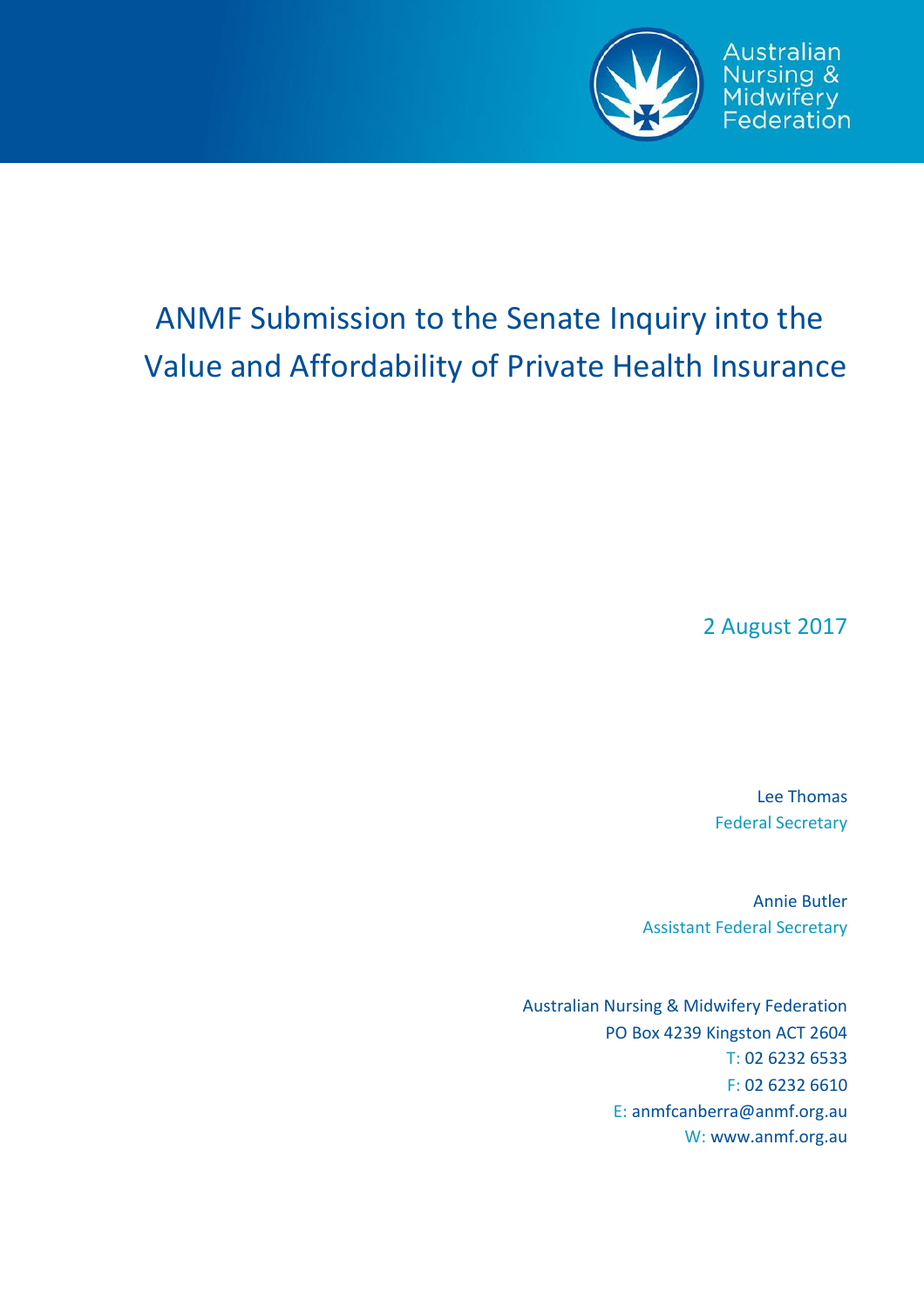

#### **About the ANMF**

Established in 1924, the Australian Nursing and Midwifery Federation (ANMF) is the largest professional and industrial organisation in Australia for nurses, midwives and assistants in nursing, with branches in each state and territory of Australia. The core business of the ANMF is the professional, political and industrial representation of our members and the professions of nursing and midwifery.

As members of the union, the ANMF now represents over 259,000 nurses, midwives and assistants in nursing nationally. They are employed in a wide range of enterprises in urban, rural and remote locations, in the public, private and aged care sectors including nursing homes, hospitals, health services, schools, universities, the armed forces, statutory authorities, local government, and offshore territories and industries.

## **Introduction**

The Australian Nursing and Midwifery Federation (ANMF) congratulates the Senate Community Affairs Reference Committee for establishing the Inquiry into the Value and Affordability of Private Health Insurance and thanks the Committee for the opportunity to provide input into the Inquiry into the Value and Affordability of Private Health Insurance.

This Inquiry has particular relevance to our membership as the Australian Nursing and Midwifery Federation is committed to the provision of health as a public good with shared benefits and shared responsibilities. We consider that access to adequate healthcare is the right of every Australian and a crucial element of the Australian social compact. While acknowledging and respecting the need for an effective private health system, and the contribution private health makes to the health of Australia, the ANMF does not support public subsidy of the private health system.

Currently, private health insurance funds two in every five hospital admissions in Australia. This represents 33% of all days of hospitalisations. Around 90% of day admissions for mental healthcare, 50% of all mental health admissions, 70% of joint replacements and 60% of chemotherapy, are funded by private health insurance. $1$ 

<sup>1</sup> Private Healthcare Australia (2017) *Pre-Budget Submission*[, http://www.privatehealthcareaustralia.org.au/wp](http://www.privatehealthcareaustralia.org.au/wp-content/uploads/Private-Healthcare-Australia-Budget-Submission-2017-18.pdf)[content/uploads/Private-Healthcare-Australia-Budget-Submission-2017-18.pdf](http://www.privatehealthcareaustralia.org.au/wp-content/uploads/Private-Healthcare-Australia-Budget-Submission-2017-18.pdf) Accessed 11.7.17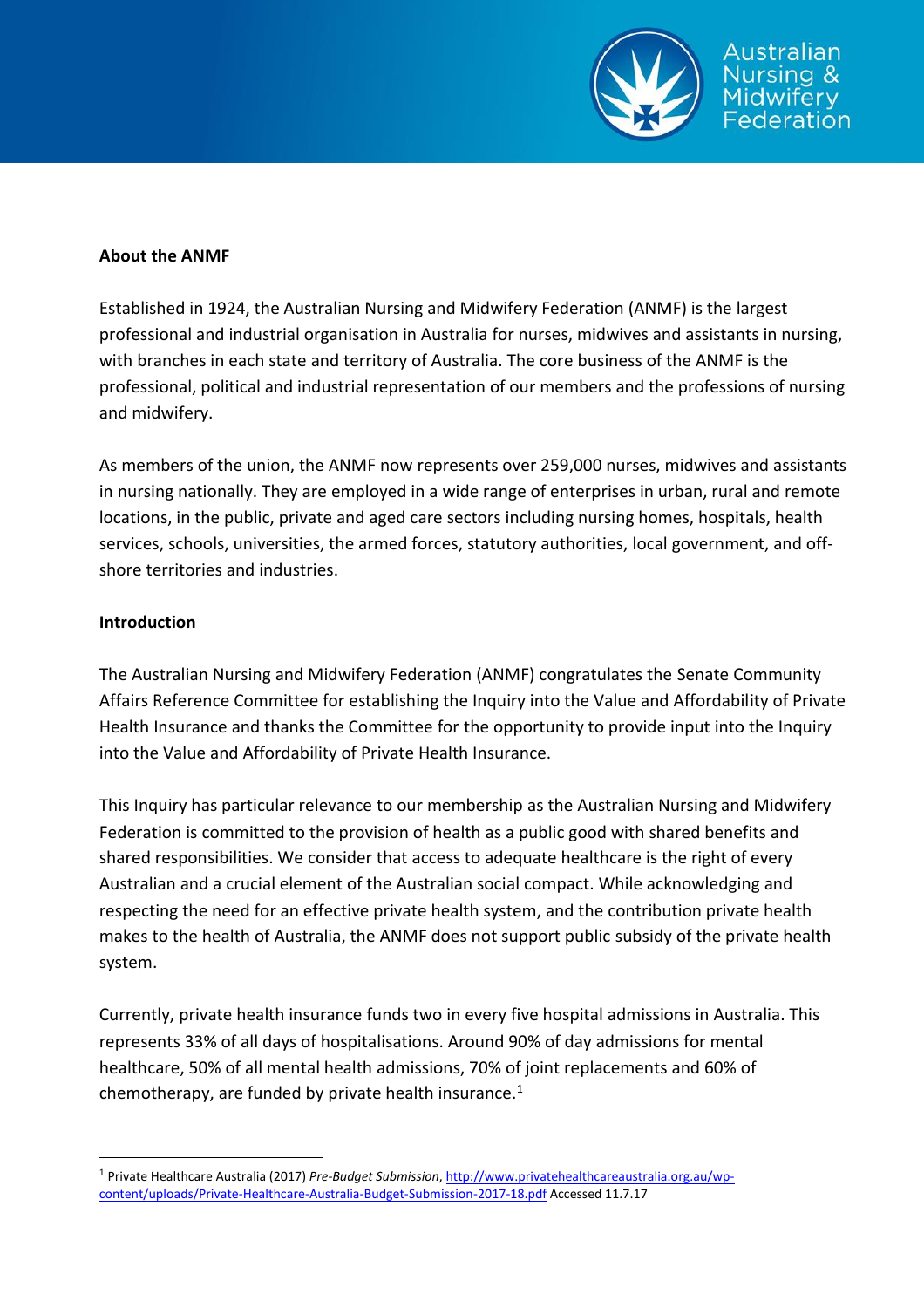

The sustainability of the entire health system, not just private health insurance require policy reforms that address the inefficiencies, market failures, and unwarranted service variations that add unnecessary cost and result in poorer health outcomes for Australians.

The ANMF is dedicated to improving standards of patient care and the quality of health and aged care services. As such, we are committed to publicly funded universal health insurance as the most efficient and effective mechanism to distribute resources in a manner that generally ensures timely and equitable access to affordable healthcare on the basis of clinical need rather than capacity to pay.

Of particular concern to ANMF members, and relevant to the Inquiry are the following six issues:

- 1. The public subsidising of private insurers to the detriment of public health;
- 2. The significant out of pocket expenses born by private health insurance policy holders;
- 3. The lack of transparency of private health insurance products including data collection, sharing and reporting;
- 4. A lack of focus on health outcomes and funding of low value procedures;
- 5. Regulatory barriers misaligned funding streams acting as a barrier to contemporary models of care; and
- 6. Value of PHI for people living in regional, rural and remote areas.

These issues are addressed in the sections below.

## **1. Public subsidisation of Private Health Insurance**

*Private insurance is a high-cost and inequitable mechanism to achieve what the tax system and a single insurer can do far better. Its administrative overheads are high, and it lacks the incentives or capacity to control moral hazard and to contain health care costs.<sup>2</sup>*

The ANMF is committed to Medicare, Australia's publicly funded universal health insurance, as the most efficient and effective mechanism to distribute resources in a manner that generally ensures timely and equitable access to affordable healthcare on the basis of clinical need rather than capacity to pay.

<sup>&</sup>lt;sup>2</sup> Ian McAuley, July 2016 Private health insurance and public policy, Centre for Policy Development, [https://cpd.org.au/2016/07/ian-mcauley-private-health-insurance-and-public-policy/,](https://cpd.org.au/2016/07/ian-mcauley-private-health-insurance-and-public-policy/) Accessed 10.7.17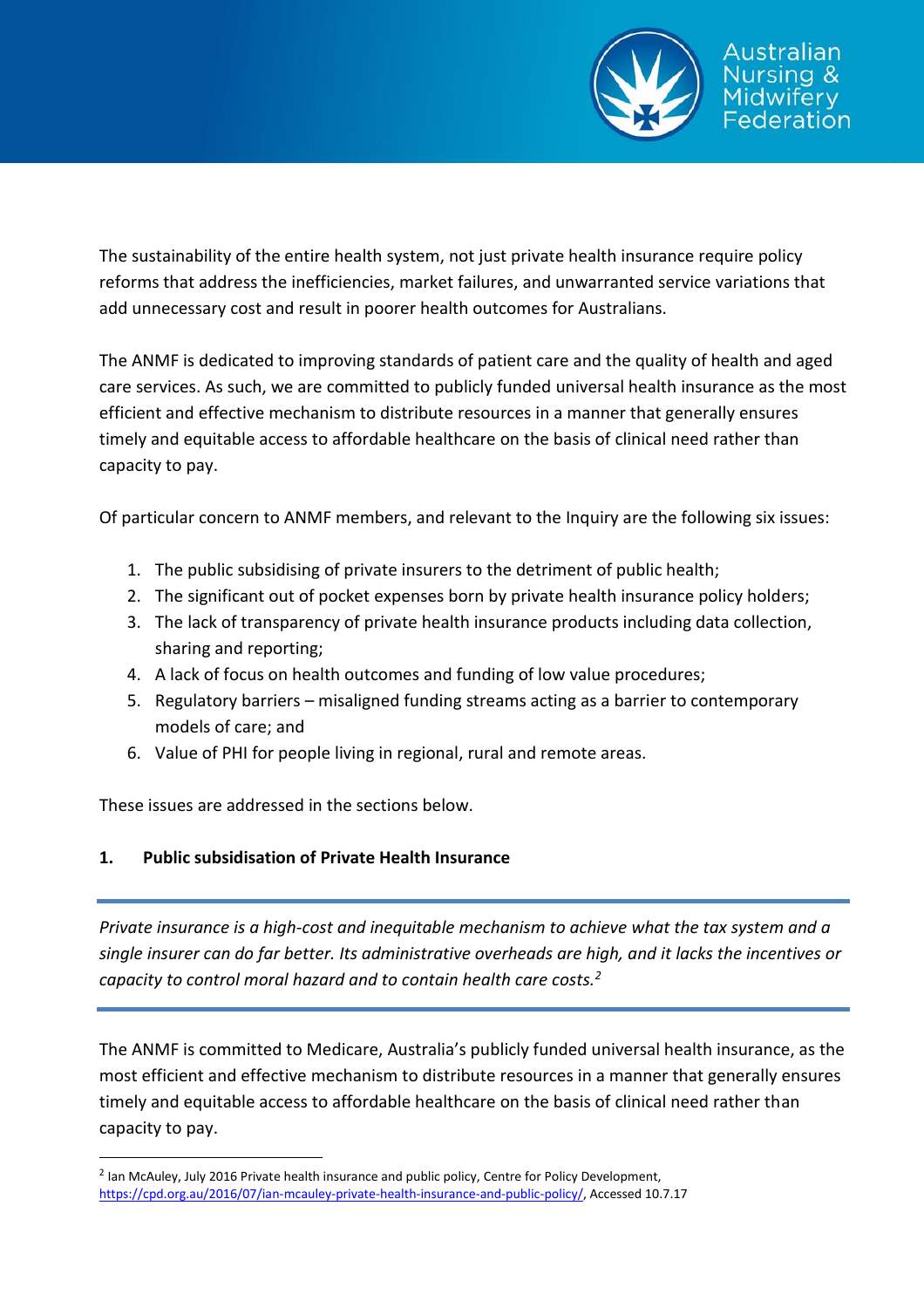

We believe the Australian Government must take responsibility for ensuring that overall spending on healthcare remains affordable and that policy settings work to contain inflation. The scale and unpredictability of health costs means that insurance, be it public or private, is inevitably a major feature of the sector.

Whilst acknowledging and respecting the need for an effective private health system, the ANMF does not support the current public subsidy of the private health system. The public contribution is too great and does not provide reasonable return for all taxpayers and the wider community, in either health or economic terms.

Data from the Australian Institute of Health and Welfare show that the premium rebates that the Australian Government paid for private health insurance (PHI) rose by 1.0% from \$5.6 billion in 2013–14 to \$5.7 billion in 2014–15.<sup>3</sup> Additionally, health insurance adds significant costs to the health system through Medicare subsidies of private patients in private hospitals, utilising Medicare funded diagnostic and pathology services and allied health services.

The majority of Australians – 13.5 million people, representing 55% of all Australians – hold a private insurance policy covering them for hospital and/or general treatment.<sup>4</sup> The administrative cost of private health insurance, in part funded through government subsidy is significant. Only around 85 cents in the dollar passed through PHI makes its way to fund health care, compared with around 95 cents when health care is funded through taxation and Medicare.<sup>5</sup> In the year to 31 March 2017, the before tax profits of the PHI industry were reported as \$1.7 billion, a 5% increase on the preceding 12 months. $6$ 

Supporters of PHI subsidies defend the industry on the basis that through supporting private hospitals, the demand on public hospitals is reduced. It is argued that consumers with PHI benefit from greater choice and control, such as the ability to choose to be treated by their own doctor, shorter waiting times for elective surgery and access to services not covered by Medicare (such as

<sup>&</sup>lt;sup>3</sup> AIHW- Health Expenditure in Australia 2014–15[. http://www.aihw.gov.au/WorkArea/DownloadAsset.aspx?id=60129557188](http://www.aihw.gov.au/WorkArea/DownloadAsset.aspx?id=60129557188), Accessed 10.7.17

<sup>4</sup> Australian Prudential Regulatory Authority (2017) *Private Health Insurance Quarterly Statistics*, March, p.3. [http://www.apra.gov.au/PHI/Publications/Documents/1705-QPHIS-20170331.pdf,](http://www.apra.gov.au/PHI/Publications/Documents/1705-QPHIS-20170331.pdf) Accessed 10.7.17

<sup>&</sup>lt;sup>5</sup> Private Health Insurance and Public Policy, Paper to accompany presentation to the 2016 Health Insurance Summit, Sydney, 28 July 2016. [http://cpd.org.au/wp-content/uploads/2016/07/PHI-conference-July-](http://cpd.org.au/wp-content/uploads/2016/07/PHI-conference-July-2016.pdf)[2016.pdf,](http://cpd.org.au/wp-content/uploads/2016/07/PHI-conference-July-2016.pdf) Accessed10.7.17

<sup>6</sup> Australian Prudential Regulatory Authority (2017) *Private Health Insurance Quarterly Statistics*, March, p.3. [http://www.apra.gov.au/PHI/Publications/Documents/1705-QPHIS-20170331.pdf,](http://www.apra.gov.au/PHI/Publications/Documents/1705-QPHIS-20170331.pdf) Accessed 10.7.17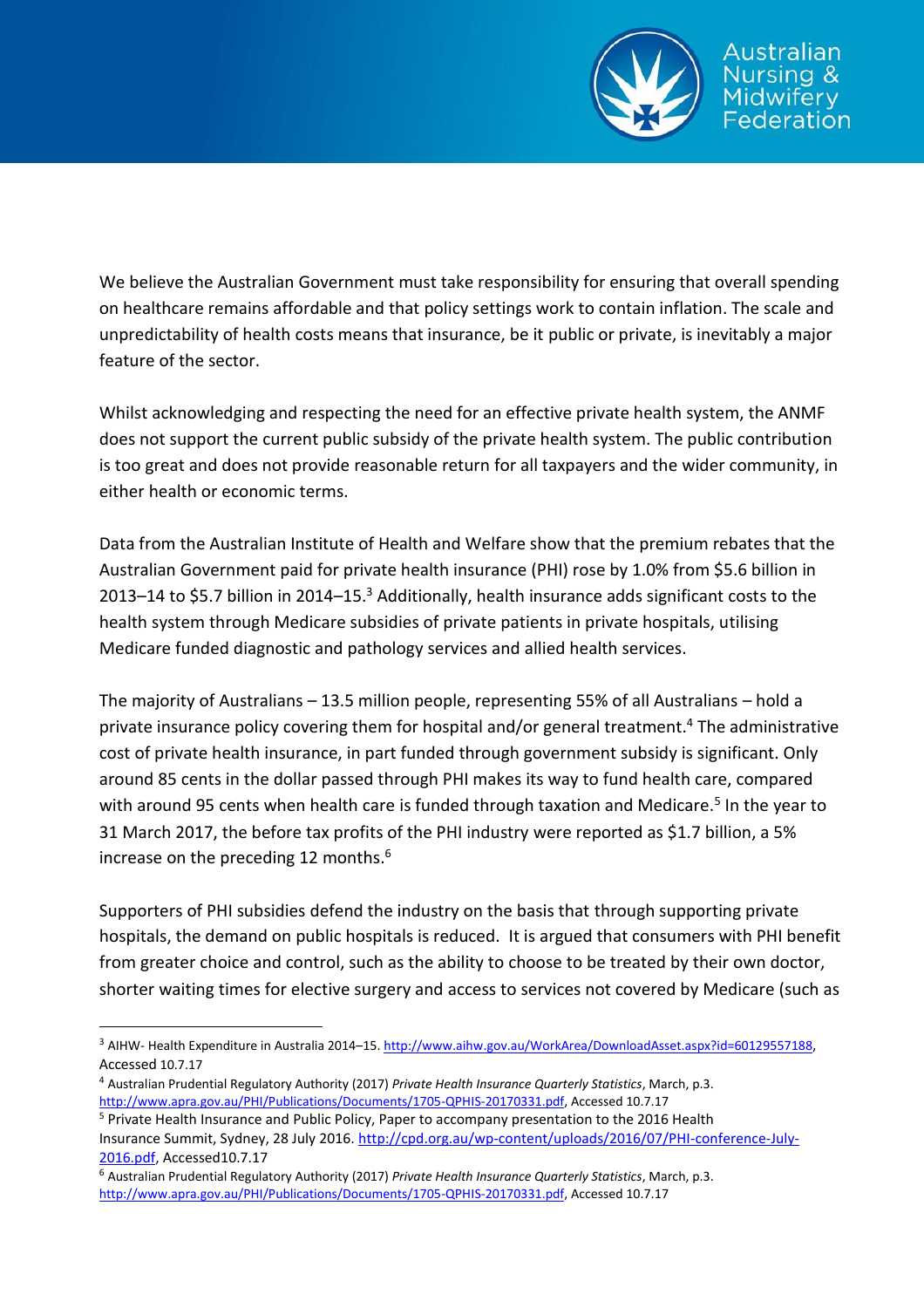

dental, optical and physiotherapy). The Commonwealth Department of Health Annual Report (2015/16), outlines a key community benefit of private health insurance is to reduce pressure on the public hospital system, stating

*"The Government has reduced the pressure on the public hospital system by supporting individuals to purchase private health insurance. Rebates make private health insurance more affordable and provide greater choice.*<sup>7</sup>

However, in the paper accompanying the 2016 presentation to the Health Insurance Summit, Ian McAuley states this argument is

"*… at best fanciful and at worst deceptive, because it considered only the demand side, while neglecting the supply side of health services. So long as medical specialists, nurses, operating theatres and other resources are in limited supply, resources will go to where the money is. This point is supported by the peak body for public hospitals, the Australian Healthcare and Hospitals Association, which opposes continued subsides to PHI on the basis that they do not benefit the public health system."<sup>8</sup>*

A recent report prepared by Catholic Health Australia, 'Upsetting the Balance – how the growth of private patients in public hospitals is impacting Australia's health system', describes some of the negative impacts that the growth of privately insured patients being treated in public hospitals has on public patients.*<sup>9</sup>* The report notes that the number of privately insured patients treated in public hospitals has increased by an average of 10 per cent per annum since 2008–09. The authors describe a number of factors driving the growth in numbers of private patients in public hospitals including, some hospitals' practice of encouraging patients to declare and use their private health insurance, the offering of inducements to use private health insurance, the patients desire to avoid out-of-pocket costs that may otherwise be encountered in a private hospital setting and the proliferation of private health insurance policies with exclusions and restrictions. The authors refer to current evidence showing that public patients have longer waiting times than private patients in public hospitals. The report notes

"*It is a fundamental principle of Australia's healthcare system that access to care is based on clinical need, and ability to pay should not be a factor in waiting times for treatment. Private patients being* 

8 ibid

<sup>7</sup> Department of Health (2016) *Annual Report 2015-16*, p.125.

[http://www.health.gov.au/internet/main/publishing.nsf/Content/annual-report2015-16,](http://www.health.gov.au/internet/main/publishing.nsf/Content/annual-report2015-16) Accessed 10.7.17

 $9$  Catholic Health Australia. Upsetting the Balance – how the growth of private patients in public hospitals is impacting Australia's health system http://cha.org.au/images/CAT2006 Report\_v4\_FA\_Low\_Res\_Digital.pdf Accessed 26.7.17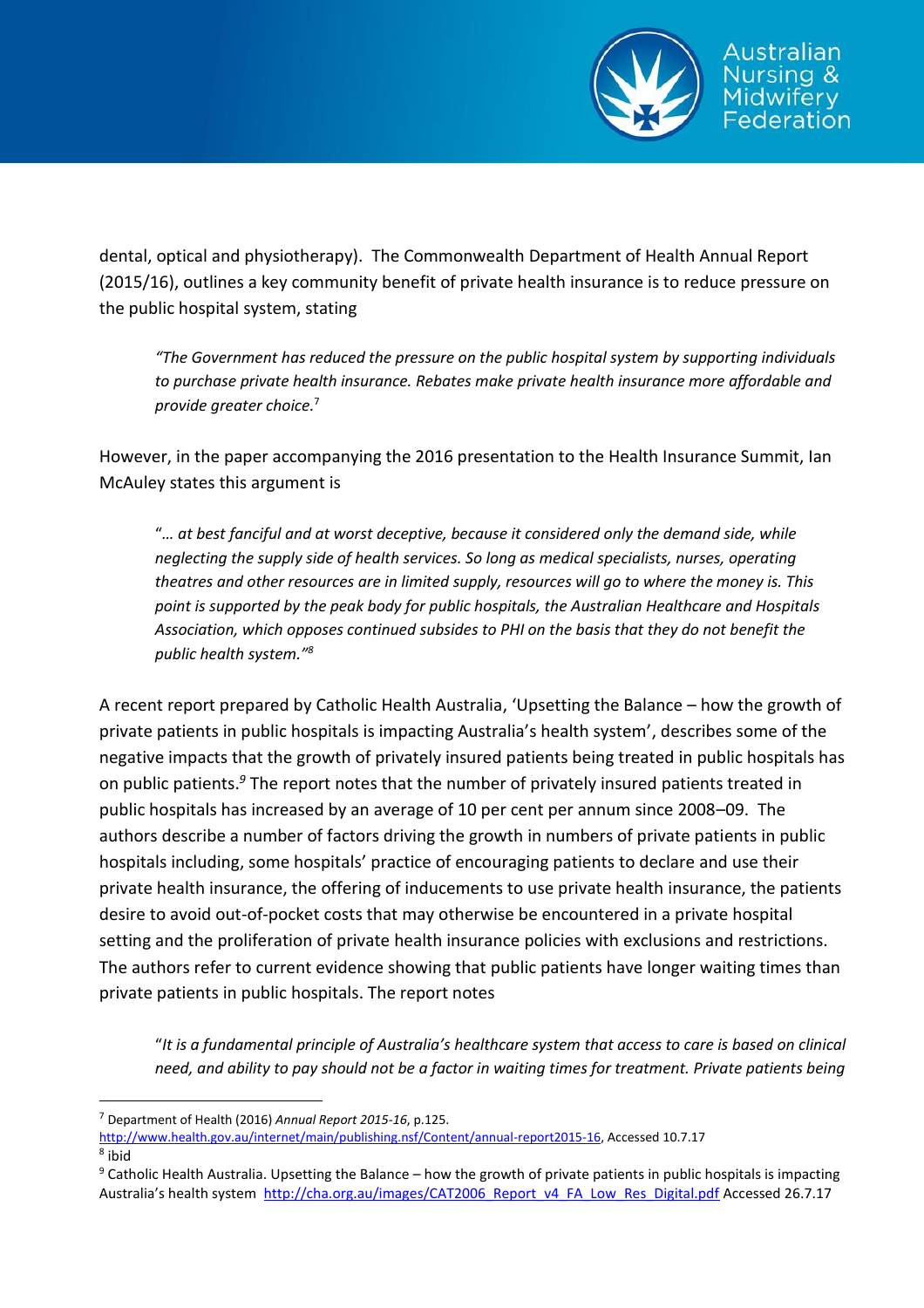

idwiferv ederation

*treated more quickly violates this principle and the terms of the National Health Reform Agreement."*

Private health insurance has failed to deliver on one of its fundamental stated goals, namely, taking pressure off the public system to preserve the fundamentals of universal access. Instead, the Government now spends \$6 billion per year to, in effect, subsidise a private industry at the expense of those funds being made available in some form to shore up the public health system. Major improvements in clinical care are generated in the public sector. The most complex, difficult and urgent cases are dealt with in the public sector. The sickest Australians are cared for in the public sector. The most sophisticated surgery and post-surgical care occurs in the public sector. Breakthroughs in healthcare are developed, trialled and implemented in the public sector. The public sector is modern and responsive. Innovation, change and research into health and into disease are all led by the public sector. Teaching, research and innovation are all less developed in the private system. Staffing levels, skill-mix and access to a full range of health professionals are all superior in the public system. The ANMF believes that the \$6 billion in subsidisation of private health insurance would be better directed to support the Australian public health system.

The proportion of Australians with some form of private health insurance is now around 55%,  $^{10}$ consequently removing the flawed subsidy would provide a political challenge, however with very little evidence that PHI does relieve pressure on public hospitals, governments should consider the value of their investment in this measure and consider policy refinement which reduces the level of subsidies over time. In the short-term, a clear opportunity exists to discontinue the public subsidisation of ancillary benefits (extras cover) through rebates, which includes the funding of some disciplines with very little evidence of health benefits, such as natural therapies.

## **2. Out of Pocket expenses**

 $\overline{a}$ 

*"I think sometimes it's unfair. Because we pay a Medicare levy, we pay private health insurance, and we pay a gap, so we pay three times." <sup>11</sup>*

Many people accessing PHI are exposed to high out of pocket expenses. Within a complex and confusing health insurance market, only 17% of those Australians with PHI hold policies with no‐ gap, no co‐payment and no deductibles cover. The remaining 83% must navigate an almost

<sup>10</sup> The Commonwealth of Australia (2016) *Budget 2016-17, Budget Paper 1*, 5-22.

<sup>11</sup> [http://theconversation.com/explainer-why-do-australians-have-private-health-insurance-38788,](http://theconversation.com/explainer-why-do-australians-have-private-health-insurance-38788) Accessed 10.7.17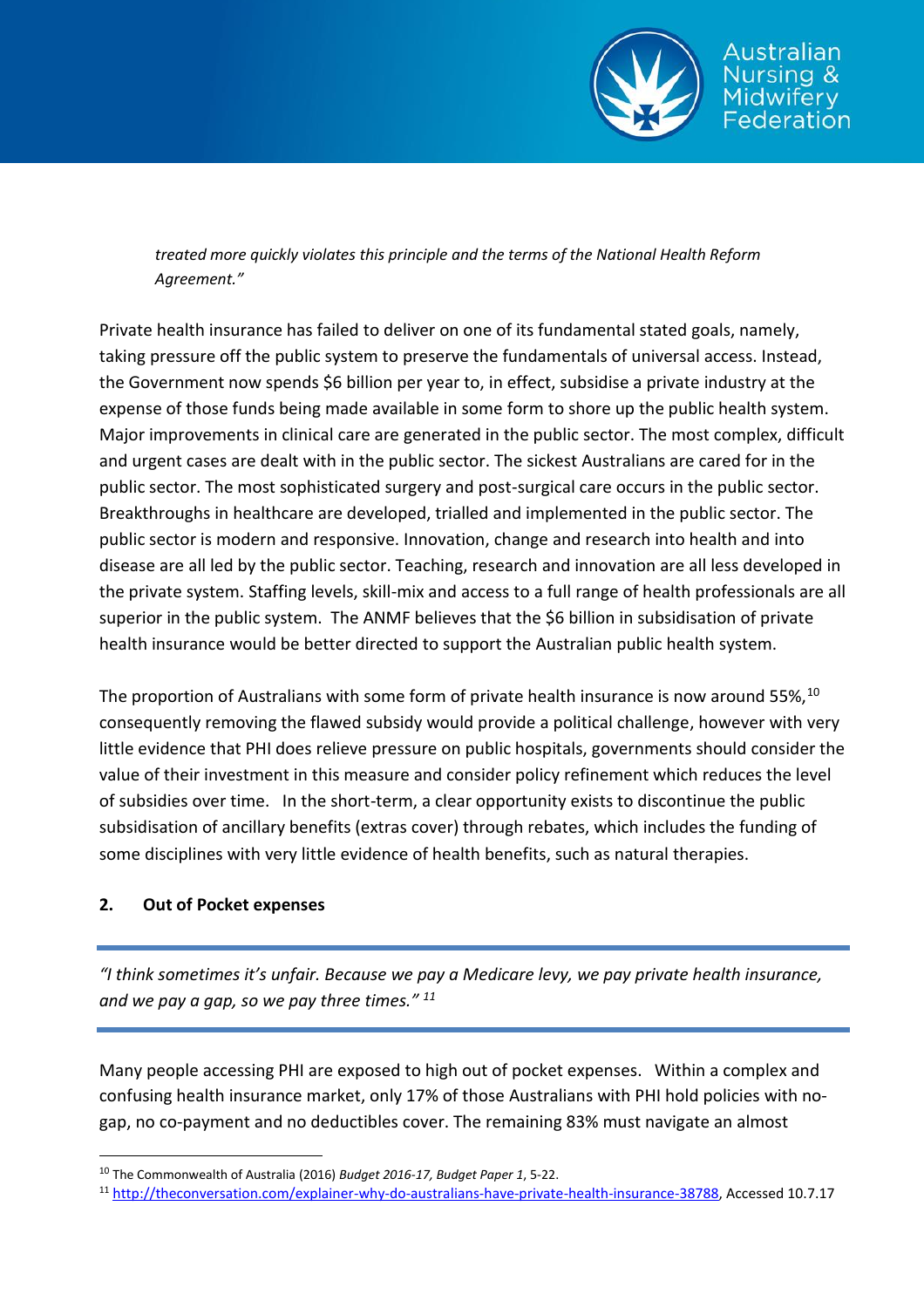

incomprehensible sea of exclusions, deductibles and product limits to even use their policies, let alone reap value from them.

The average out-of-pocket (gap) payment for a hospital episode was \$318 in the March 2017 quarter. The out-of-pocket payments for hospital episodes increased by 4.3% compared to the same quarter for the previous year.<sup>12</sup> The impost of private health insurance related out-of-pocket costs expose a considerable burden to many Australians, with more than half of people with private health insurance having disposable incomes under \$50,000 per year.<sup>13</sup>

Gap payments may include costs for the hospital stay, doctor's fees, procedures, equipment and prostheses. There is very little information for consumers about the gap they will be expected to pay. The responsibility is borne by the patient to, before they go to hospital, ask their surgeon to estimate what their charges will be, and to ask their health fund how much is covered with their policy.

Out-of-pocket costs vary greatly depending on which hospital the procedure will take place at, the specialist administering the procedure, and the individual's policy and excess, as insurers have different arrangements with different hospitals. There is a further lack of clarity and consistency to doctors' fees, as they are free to set their own fees and may decide on a case-by-case basis whether to use an insurer's gap cover arrangement.

Policy makers argue that patients should exercise the right to 'shop around' to access not only the best care, but also the best price for any medical interventions. However, this neglects the significant challenges and costs associated with accessing specialist consultations borne both by the patient, though the payment of any out-of-pocket costs of a consultation, and public purse through applicable MBS payments to doctors.

Price transparency can play a significant role in stimulating provider choice among consumers and ensuring they are extracting value for their PHI products, and limiting their exposure to out-ofpocket costs. In the US, insurers have invested in developing price transparency tools to support consumers to make informed choices about their health care. One such example is Castlight Insurance who have developed a toolbox whereby policy holders may compare prices and quality across healthcare services and providers. The data shown in the toolbox is sourced from insurance claims and a range of national organizations providing information on care quality. Policy holders

<sup>12</sup> APRA [http://www.apra.gov.au/PHI/Publications/Documents/1705-QPHIS-20170331.pdf,](http://www.apra.gov.au/PHI/Publications/Documents/1705-QPHIS-20170331.pdf) Accessed 10.7.17 13 Private Healthcare Australia (2017) Budget Addresses Affordability of Health Care, p.1.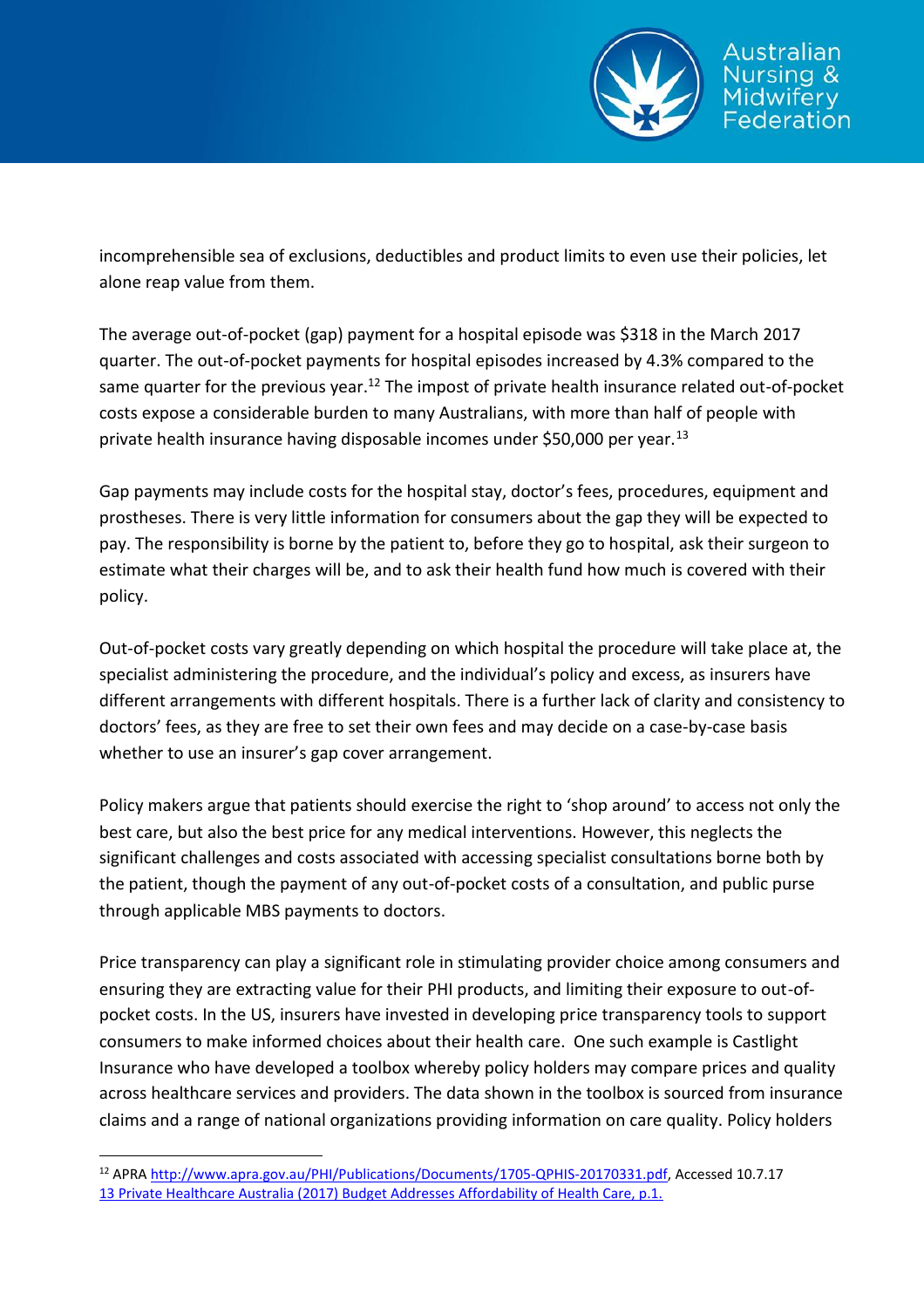

are able to add their own satisfaction scores.<sup>14</sup> Research has shown that price transparency tools appear to have had some success in reducing costs for some healthcare services. A recent study showed that its use was associated with lower total claims payments for laboratory test and imaging.<sup>15</sup>

# **3. Lack of Transparency of Private Health Insurance Products**

*"…industry and related regulatory incentives are currently driving consumers to lower*‐ *priced policies than they would prefer, with an emphasis on tax rather than health outcomes. - ACCC Annual Report 2014-15*

Currently in Australia, there are more than 30 private health insurers offering hundreds of different polices with widely varying coverage and conditions. The Consumer Health Forum estimates that there are 58,000 different health insurance policies in the Australian market<sup>16</sup>. It is virtually impossible for consumers to directly compare policies and costs. Consequently, the majority of consumers do not understand how their policies work or what coverage they provide and frequently find themselves unexpectedly out of pocket.

The Australian Competition and Consumer Commission's (ACCC) recent annual report on PHI highlighted consumers' frustration with this situation and criticised the industry for its unnecessary complexity and lack of transparency and even misleading claims. Most critically, the ACCC concluded that the industry and related regulatory incentives are currently "*driving consumers to lower‐priced policies than they would prefer, with an emphasis on tax rather than health outcomes".*<sup>6</sup>

Recent examples of poorly communicated changes to policies have left policy holders exposed to large, unexpected out-of-pocket costs. The Australian Competition and Consumer Commission (ACCC) in the 2014 -15 Report to the Senate on Private Health Insurance<sup>17</sup> states

<sup>14</sup> Through the looking glass - A practical path to improving healthcare through transparency. KPMG https://assets.kpmg.com/content/dam/kpmg/be/pdf/Markets/through-the-looking-glass.pdf Accessed 26.7.17 15 Gibbons C. Turning the Page on Paper-Based Assessments. Three techniques and one technology to transform patient reported outcomes. Cambridge Centre for Health Services Research, University of Cambridge [PowerPoint presentation] University of Birmingham, 14 September 2016.

<sup>16</sup> [https://chf.org.au/media-releases/healthycover-getting-better-value-health-insurance,](https://chf.org.au/media-releases/healthycover-getting-better-value-health-insurance) Accessed 11.7.17 17 Private Health Insurance Report 20114-15 https://www.accc.gov.au/publications/private-health-insurancereports/private-health-insurance-report-2014-15 , Accessed 11.7.17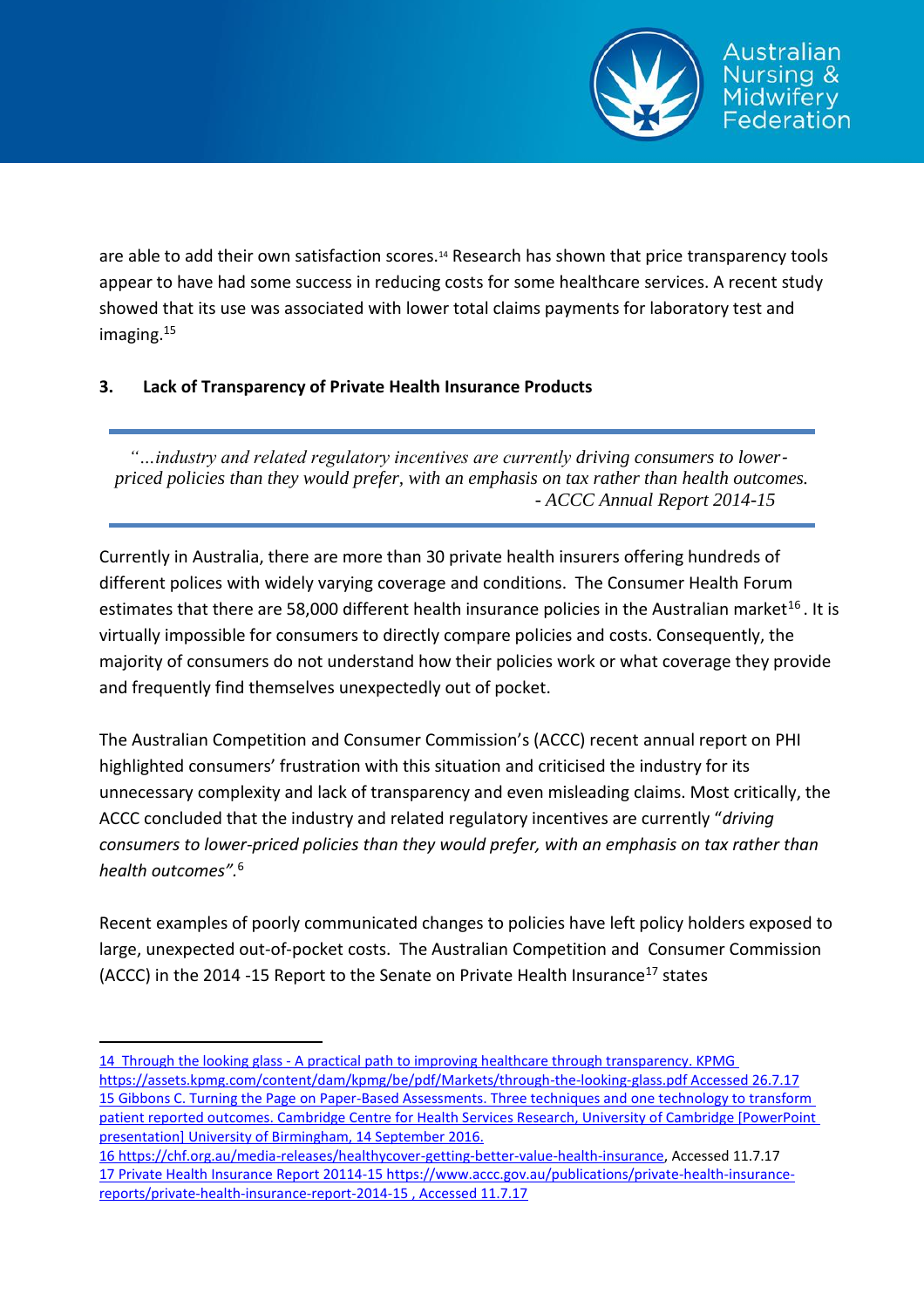

"*Consumers can experience a change to benefits in a number of ways, including through a change to an insurer's rules or a change to an insurer's arrangements with health care service providers (HCSPs).<sup>18</sup> Available evidence suggests that benefit changes are widespread and increasing over time, and that inadequate notification can have a significant impact on consumers."* 

The impacts identified in the ACCC report include:

- *"bill shock" or unexpected out-of-pocket expenses post-treatment;*
- *consumers losing the opportunity to port to another insurer to maintain the level of cover held before the change was imposed—this loss of opportunity to port can mean consumers re-serve waiting periods to obtain their previous level of cover;*
- *cancelled and delayed medical procedures where consumers learn of a benefit reduction prior to medical treatment;*
- *long waiting periods for treatment in the public health system where a consumer cannot afford to pay for a no-longer-covered service out of their own pocket; and*
- *Inadequate health insurance coverage given consumers' health needs."*

The transfer of risk from the state to households when purchasing private health insurance products represents a deliberate cutback of protection. The government has assumed that individuals have the knowledge and skills to process large amounts of complex health insurance information and make appropriate decisions in a market which presents them with an enormous array of choice. With an average family policy costing in excess of \$4,000 annually, there is an imperative to ensure that policies are clear to understand and easy to compare. To ensure better value for holders of PHI, the Government must require greater transparency from PHI companies. Information for consumers must be simplified and standardised and be easily accessible and funds must provide more information to consumers on how their contributions are being used. In addition, the ACCC and other relevant bodies must pursue false and misleading claims and inappropriate practices by PHI companies.

## **Low Value "Junk" Policies**

Australians commonly take out private health insurance to avoid financial penalties leveraged through the taxation system. Australia's tax system encourages high-income earners to take out private health insurance as well as paying the 2% levy to help fund Medicare and the National Disability Insurance Scheme. If people do not take out PHI, they pay a tax penalty in the form of the Medicare Ley Surcharge (MLS). Some under-31-year-olds take out private health insurance to

18 Ibid.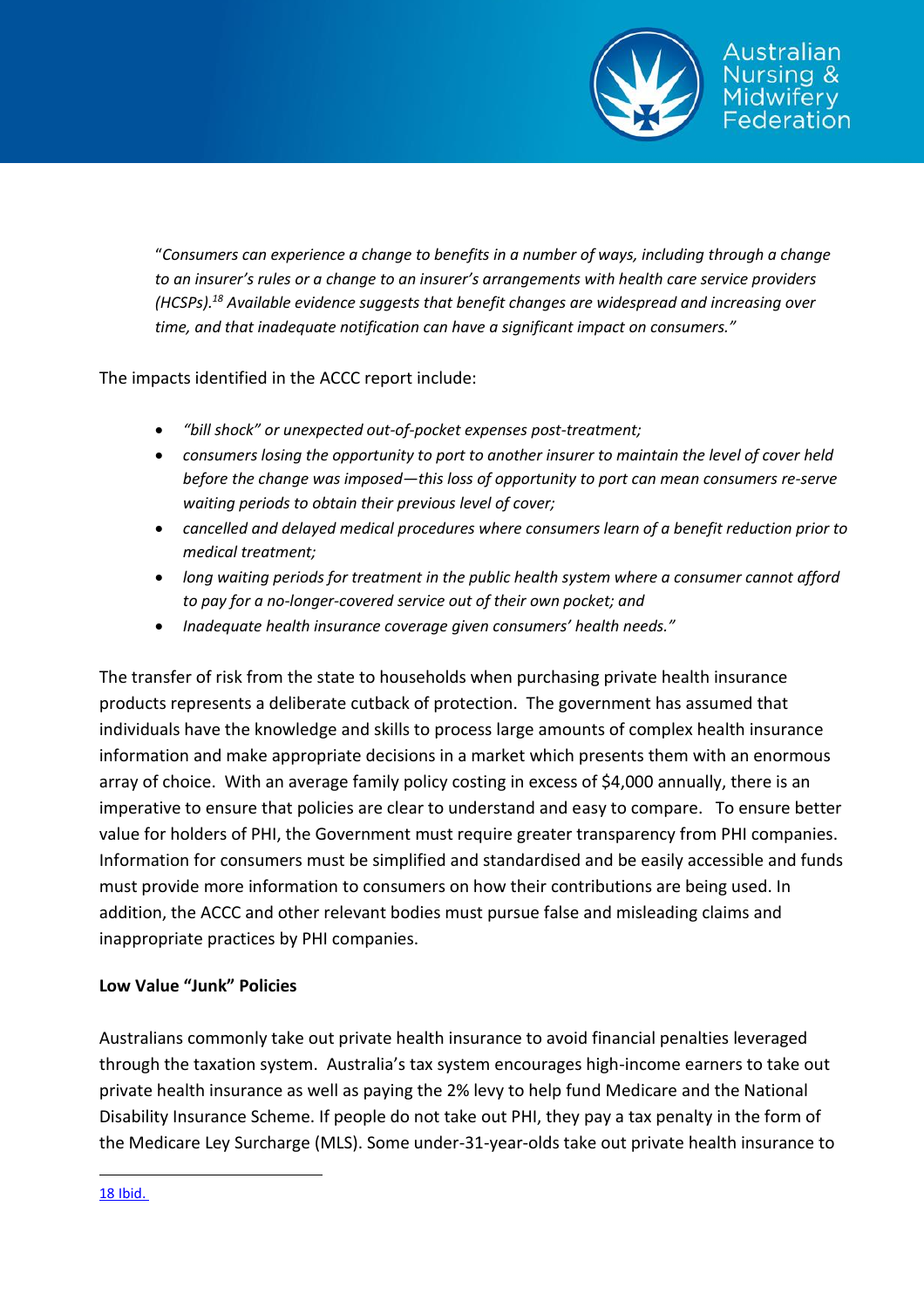

avoid paying a lifetime health cover loading which takes effect by July 1 following their 31st birthday. If they take out private health insurance after the age of 31, they pay an extra 2% for every year delay.

A recent article by Choice magazine identified three categories of private health insurance that offer limited value to policy holders and could be considered "junk policies", which may have been designed and sold to reduce exposure to tax penalties: <sup>19</sup>

- 1. Private hospital policies that only provide cover for a very small number of procedures such as accidents, wisdom teeth removal, appendix surgery, knee investigations and reconstructions – all other services and illnesses are excluded or only covered if the treatment is delivered in a public hospital.
- 2. Private hospital cover for accident and ambulance only with all other services and illnesses excluded.
- 3. Public hospital policies that only provide cover in a public hospital these policies enable the choice of doctor, however the policies require the joining of public hospital waiting lists.

It seems that the non-health related incentives to purchase PHI have resulted in the development and sale of poor quality PHI products that offer few health benefits. This is an unacceptable situation and the government should carefully consider dropping the private health insurance rebate and/or exemption from the MLS for junk health insurance policies. Health insurance is not like general insurance; health is not a simple commodity such as a car or a house and should not be regarded as such. Government has a key role to play in regulation of the PHI industry to ensure that health insurance products are focused on efficient and equitable delivery of good health outcomes. Current regulatory structures are not achieving this goal.

<sup>19</sup> [https://www.choice.com.au/money/insurance/health/articles/junk-health-insurance,](https://www.choice.com.au/money/insurance/health/articles/junk-health-insurance) Accessed 11.7.17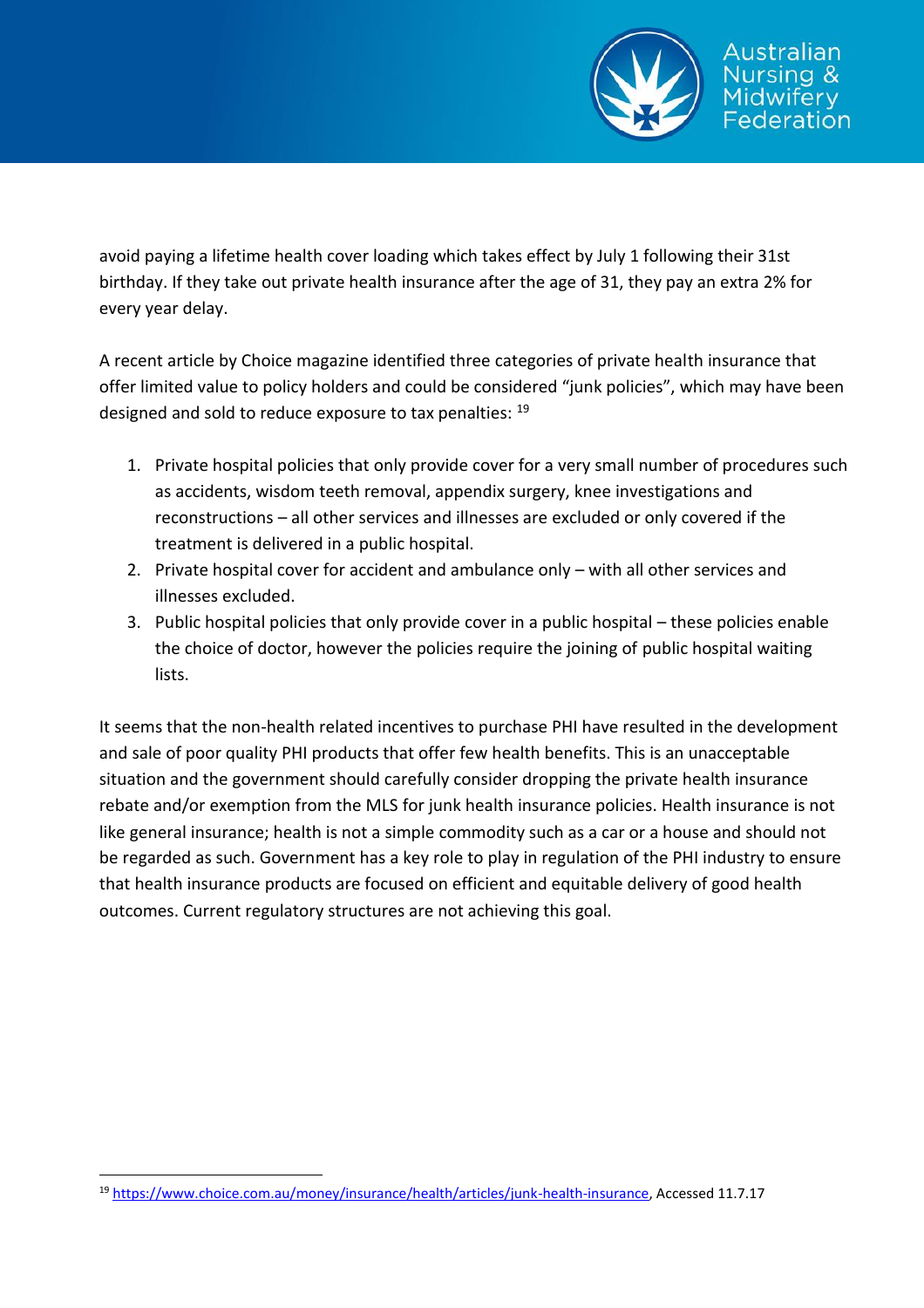

#### **4. Lack of Focus of Health Outcomes and Funding Low Value Procedures**

*Costs are being driven by waste, unnecessary and/or low value care, which are estimated to account for up to 30% of total healthcare expenditure.*

The public subsidisation of healthcare services accessed through PHI and other means should be aligned to evidence-based care. Currently the promotion of the notion of 'choice' is used as a motivator for consumers to purchase PHI. This choice may extend to deciding which doctors provide their care, the hospital the care is delivered in or even the type of procedures they may

#### **Grattan Institute Report – Questionable care: avoiding ineffective treatment**

The Grattan Institute Report – Questionable Care: avoiding ineffective treatment, identified five treatments that should not be given to certain types of patients:

- 1. vertebroplasty for osteoporotic spinal fractures: surgery to fill a backbone (vertebrae) with cement
- 2. arthroscopic debridement for osteoarthritis of the knee: inserting a tube to remove tissue
- 3. laparoscopic uterine nerve ablation for chronic pelvic pain: surgery to destroy a ligament that contains nerve fibres
- 4. removing healthy ovaries during a hysterectomy and
- 5. hyperbaric oxygen therapy (breathing pure oxygen in a pressurised room) for a range of conditions including osteomyelitis, cancer, and non-diabetic wounds and ulcers.

There is poor evidence for these treatments, yet the five examples identified by the authors revealed a significant amount of potentially ineffective care. Nearly 6000 people a year, an average of 16 people a day in 2010-11, received these interventions.

Private hospitals were over represented in these figures with three of the five 'do not do' procedures were conducted more frequently in a private health care setting 'by a large margin.' The "do not do" rates, classified by sector may be seen in the Figure below.



Note: Categories are short-hand defined in text. Comparisons refer to rates among<br>relevant patients. National avgs: 0.29%, 0.77%, 4.85%, 0.35% and 0.34%<br>Source: Grattan Institute analysis of NHMD

The authors describe disinvestment strategies governments may employ in an attempt to stem ineffective care, however note there are political and cultural challenges in doing so.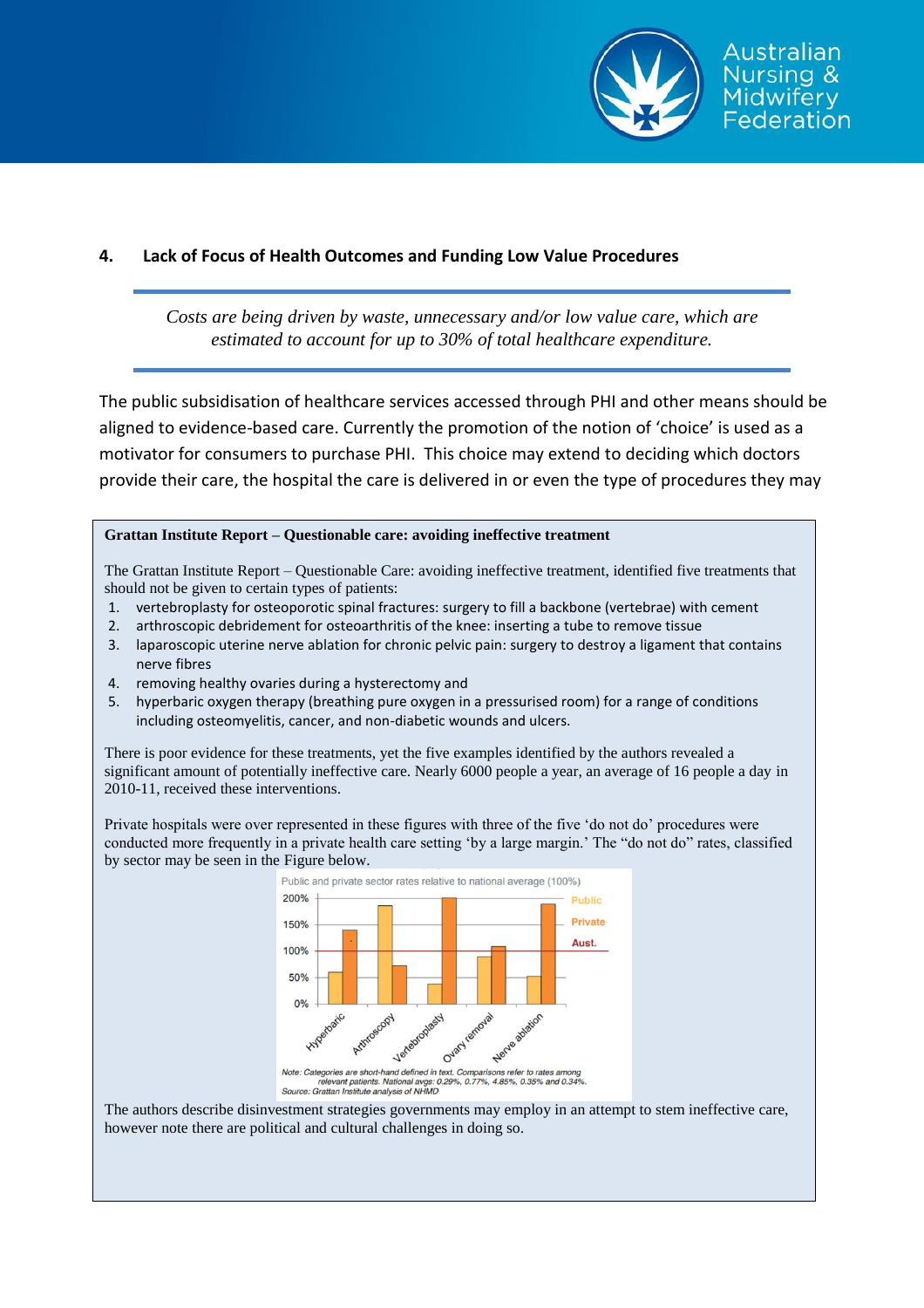

have. Whilst choice is a worthy goal, this needs to be tempered to ensure that those interventions that are funded are required, and delivered to a high standard so that good health outcomes are achieved. It is possible that a mix of consumer demand and the perverse incentives of the funding mechanism may result in consumers accessing 'low value' procedures – those procedures which show little health benefit.

Examining unwarranted variation in the delivery of health services is also an imperative to maximise the efficiency and effectiveness of healthcare and address issues of equity. For example, the Second Atlas of Healthcare Variation, prepared by the Australian Commission on Quality and Safety in Health Care<sup>20</sup> reveals that across Australia there was a five-fold difference in the number of people being given lumbar spinal decompression in some geographical areas compared with others, and more than 80 per cent of patients who were receiving that treatment had private health insurance.

The 2015 report, "Exploring Healthcare Variation in Australia: Analyses Resulting from an OECD Study" released by the Australian Commission on Quality and Safety in Health Care<sup>21</sup> notes that

*Unwarranted variation raises questions about quality, equity and efficiency in health care. For instance, it may mean some people have less access to health care compared with others. It may suggest that factors other than patients' needs or preferences are driving treatment decisions. It may indicate that some people are having unnecessary and potentially harmful tests or treatments, while others are missing out on necessary interventions.*

The current MBS Review has identified that there are many areas where low value care is driving unnecessary utilisation and cost growth in health care, yet without significant reform, these procedures continue to be performed and government and private insurers are compelled to fund them in the existing regulatory environment. Costs are being driven by waste, unnecessary and/or low value care, which are estimated to account for up to 30% of total healthcare expenditure.

Obstetric care is another area where research has shown that accessing private care (generally through use of PHI) leads to higher rates of intervention. In 2012, research published by Dahlen et

<sup>20</sup> <https://www.safetyandquality.gov.au/atlas/atlas-2017/> Accessed 26.7.17

<sup>21</sup> [https://www.safetyandquality.gov.au/wp-content/uploads/2014/05/Exploring-Healthcare-Variation-in-Australia-](https://www.safetyandquality.gov.au/wp-content/uploads/2014/05/Exploring-Healthcare-Variation-in-Australia-Analyses-Resulting-from-an-OECD-Study.pdf)[Analyses-Resulting-from-an-OECD-Study.pdf](https://www.safetyandquality.gov.au/wp-content/uploads/2014/05/Exploring-Healthcare-Variation-in-Australia-Analyses-Resulting-from-an-OECD-Study.pdf) Accessed 26.717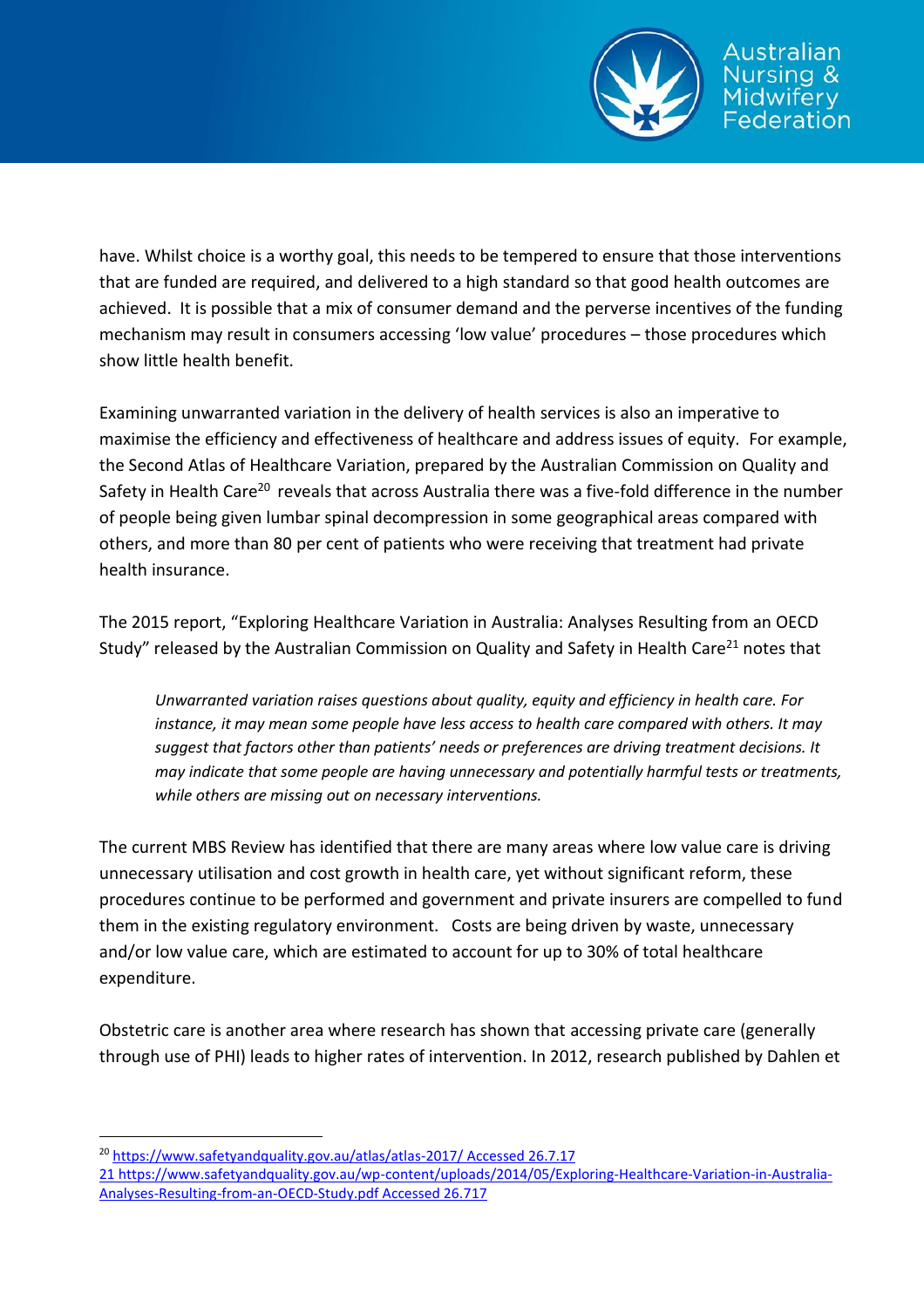

al.<sup>22</sup> showed that women in private hospitals in NSW, categorised as low-risk, had much higher rates of obstetric intervention than those giving birth at a public hospital. The study found that in data from 2000 to 2008, only 15% of low-risk first time mothers in private hospitals had a normal vaginal birth without intervention compared to 35% in public hospitals. Overall, first-time mothers had a 20% lower chance of having a normal birth in private hospitals compared to public hospitals. The authors conclude,

*Low-risk primiparous women giving birth in private hospitals have more chance of a surgical birth than a normal vaginal birth and this phenomenon has increased markedly in the past decade with the gap between the public and private sector growing wider. Australia strives to provide a health system which offers equal access and equity to its population. The findings of this study suggest that a two-tier system exists in Australia without any obvious benefit for women and babies, and a level of medical over-servicing, which is difficult to defend within a system that is bound by a finite health dollar. 23*

The MBS review provides an opportunity to address the funding of ineffective or low value procedures, and given the proportion of low value care undertaken in the private health setting, attention in these area may yield positive health outcomes for Australians, and costs savings in the form of rebate saving and out-of-pocket and premium costs for PHI policy holders.

Arguably, there is also a lack of attention to health outcomes at a population and health system level. The lack of focus on health outcomes is compounded by the lack of coordinated activity around the collection and sharing of health data across the health system. Currently opportunities are missed to increase the efficiency and effectiveness of the health care system - clinical performance data is not captured, or is collected and not shared. Aggregating data across both the private and public sectors from the acute and primary health care settings would enable the gaining of insights into population health, health care systems performance, quality metrics and the cost and efficiency of services. With appropriate privacy provisions in place, this information could be shared with clinicians, administrators, researchers and policy makers to enhance health outcomes and the performance of both the public and private health care systems. In some instances, this information could be shared with health consumers to support their informed choices about treating clinicians, procedure selection, quality metrics, such as rates of adverse events and the outcomes of interventions relevant to them.

<sup>22</sup> Rates of obstetric intervention among low-risk women giving birth in private and public hospitals in NSW: a population-based descriptive study ,HG Dahlen, S Tracy, M Tracy, A Bisits, C Brown, C Thornton, BMJ open 2 (5), e001723,<http://bmjopen.bmj.com/content/2/5/e001723.full> Accessed 11.7.17 23 Ibid.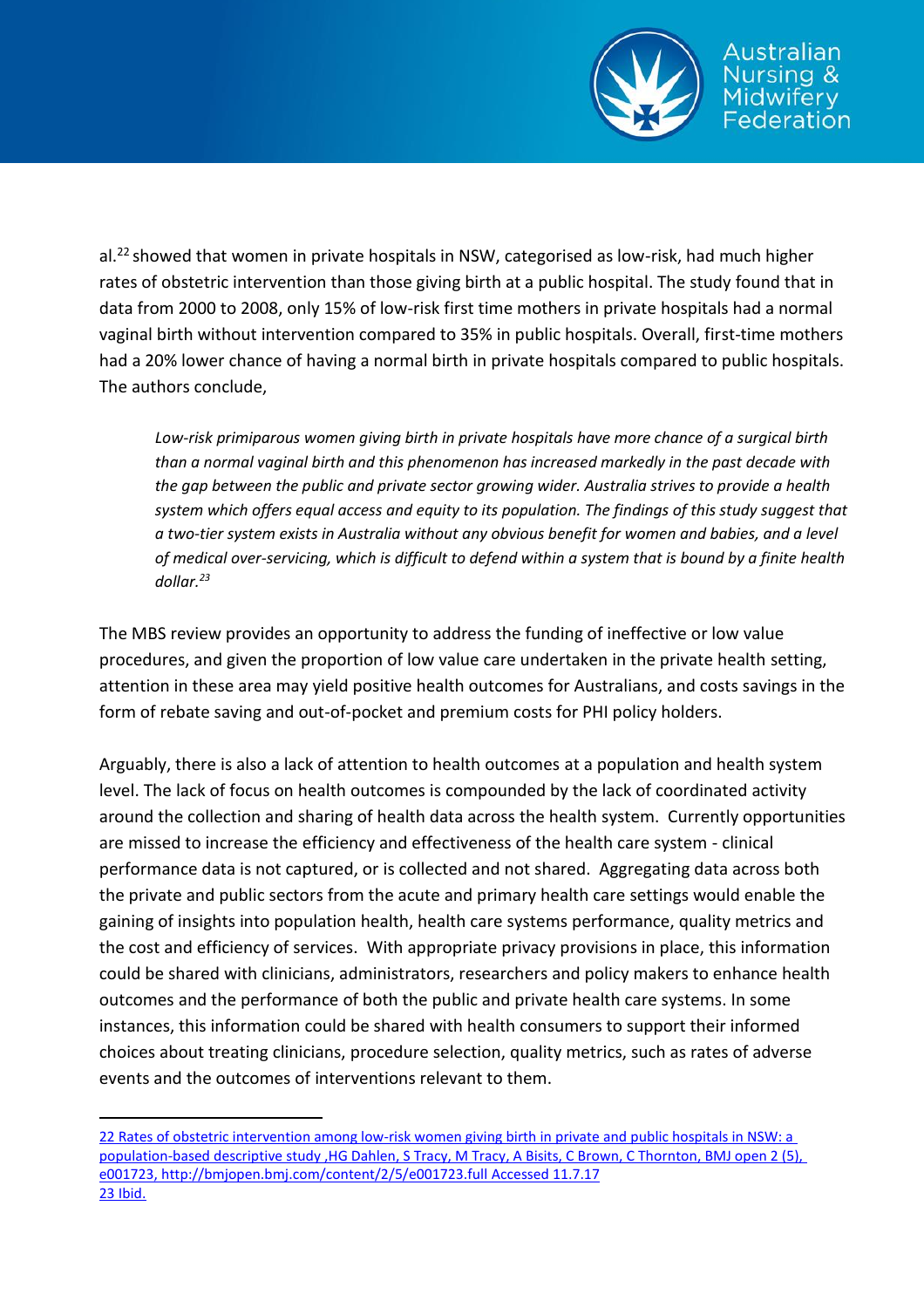

There is a requirement for greater transparency in the price, performance, and quality outcomes of healthcare providers funded by PHI, which is fundamental to improving consumer choice, to placing downward pressure on costs throughout the health system, to delivering better targeted and effective treatment for patients, and to developing improved health outcomes.

# **5. Regulatory barriers – misaligned funding streams acting as a barrier to contemporary models of care**

*The ANMF strongly supports funding models which provide for positive health outcomes through sound health policy designed to meet patient needs. Funding must allow for the involvement of a range of health care professionals in the care. This model allows for a person to be seen by the right health professional for their needs, in an appropriate place, at the right time - that is, a 'needs' driven funding model, not one driven by a particular health care professional.*

The current systems for health funding, including the regulatory barriers around PHI funding in Australia create serious barriers to effective health promotion and chronic disease management, and limit effectiveness in terms of equity, access and value for money. There is a need for recognition of the interconnectivity and interdependence of the healthcare system and changes made to optimise opportunities for enhanced patient outcomes. Major reform is needed to achieve models of care that are based on the best available evidence; are efficient and cost effective; are measured and provide for positive health outcomes and sustainable service delivery.

The fee for service model rewards providers for activity and not for outcomes and does not incentivise providers to address many of the underlying causes of hospital utilisation. Funding models should support sound health policy designed to meet population needs, and be more responsive to the range of health professionals who can safely and competently be engaged in all aspects of the health care sector. In order to do this significant policy reform is required to ensure that nurses and midwives are able, and funded, to work to their full scope of practice.

Currently the funding methodology drives activity to doctors to perform consultations and interventions, however much of this funded activity does match the skillset and training of doctors. Significant opportunities exist for maximising the use of the skills of nurses and midwives and enhance workforce utilisation. . As nurses and midwives work across the nation in every area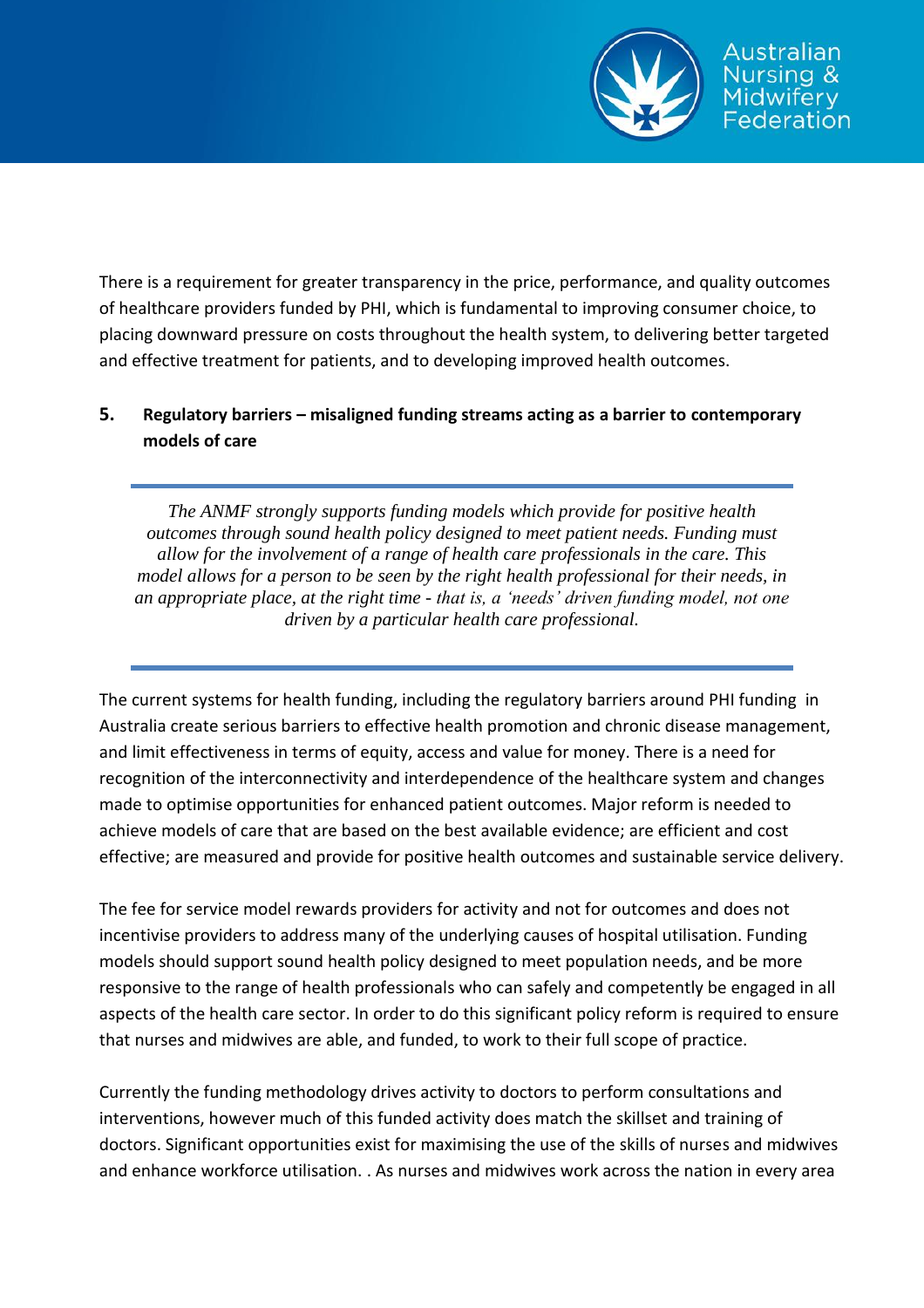

sing & idwiferv ederation

of health and aged care and provide efficient, expert, evidence-based care and services, better value for money can be achieved through enhanced utilisation of regulated, qualified registered nurses, midwives and nurse practitioners

Health promotion and prevention, lifestyle change and management of chronic conditions and other mechanisms for minimising admissions to hospitals are all of key importance to private health insurance in reducing healthcare utilisation, costs and improving health outcomes. Nurses already play a key role in supporting insurers to achieve these aims through implementation of chronic disease management programs, and delivery of a range of support services, however regulatory barriers limit the scope of nurses' practice. This is particularly true in the acute care setting, and consideration of reforms which enable funding of nurses to perform these activities may play a significant role in enhancing access to care, decrease the cost of the delivery of care and free capacity of doctors to align their efforts with their areas of specialisation. The reliance on the MBS and the current fee for service funding model does not support contemporary clinical practice, drives volume and does not recognise or reward the achievement of positive health outcomes.

Australia has a highly qualified and skilled nursing and midwifery workforce which is largely underutilised. Nurses are well placed to assess, plan, implement and evaluate the unique requirements of patients while working in collaboration with the multidisciplinary team. New models of care are emerging and evolving including nurse navigator, care coordinator and case manager roles which use nurses' specific skills, such as their knowledge of population health, patient and family environment, community supports, insurance systems and advance care planning.<sup>24</sup> These roles enable nurses to work in partnership with individuals, families, communities to enable access to the type, level of services, support to achieve optimal health outcomes. Through empowering nurses, and leverage their skills and training, opportunities exist to reallocate clinical responsibilities and relieve some pressures on the health system and address challenges of through task reassignment such as addressing physician shortages.<sup>25</sup> The Queensland Nurse Navigator, an example of one such new role, is described in the section below.<sup>26</sup>

<sup>&</sup>lt;sup>24</sup> McMurray, A., & Cooper, H. The nurse navigator: An evolving model of care. Collegian (2016), http://dx.doi.org/10.1016/j.colegn.2016.01.002

 $25$  Ibid.

<sup>&</sup>lt;sup>26</sup>https://www.researchgate.net/profile/Anne\_Mcmurray/publication/292680096\_The\_nurse\_navigator\_An\_evolving \_model\_of\_care/links/56bd0f0e08aed695994612e0.pd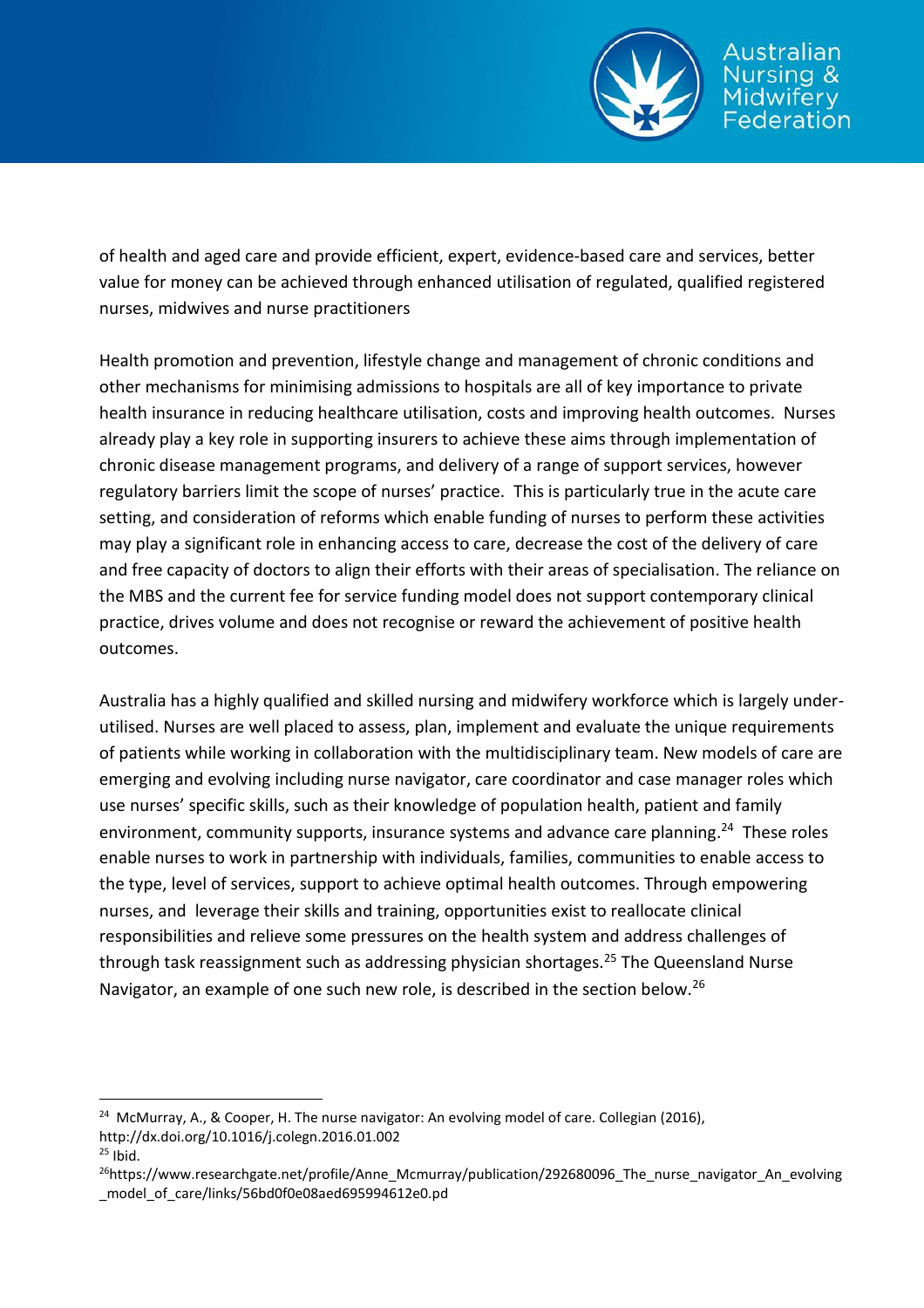

#### **Nurse Navigator Role – Queensland**

The Queensland Government announced a major initiative - to position Nurse Navigators throughout various hospitals and health services in 2015. The Nurse Navigator roles aim to reduce fragmentation of health services, decrease unplanned hospital admission rates and positively impact length of stay through supporting people as they transition between their GPs and other primary care services, through their hospital and community health journey to home.

The expectation of this program is that Nurse Navigators will be able to guide patients to existing programs, such as Hospital in the Home (HiTH), and other community supports and provide the benefits of their knowledge of the complexities of the health system and PHI. The Nurse Navigator role seeks to support the building of health literacy, empowerment patients and optimise opportunities for self -management.

However, too frequently nurses and midwives are denied opportunities to realise their full potential and provide maximum contribution to the health system. Opening these opportunities and undertaking appropriate workforce reform will provide better service to more people, with enhanced cost effectiveness. This would involve, in particular, much better use of nurse practitioners and a significant expansion of nurse-led and midwife-led services.

#### **Nurse and Midwife-led Clinics**

Historically a driver of uptake of private health insurance was around the time people are contemplating starting a family. However, recently there has been a trend in decreasing births in private hospitals. The number of women giving birth in private hospitals dropped by 4,051 between 2009-10 and 2014-15.<sup>27</sup> The out-of-pocket costs associated with private obstetric care may be one reason for the reduction in access of private hospital obstetric care.

A recent report on medical gaps prepared for Private Health Care Australia shows eight out of ten obstetricians charge more than double the Medicare fee for a birth. Nearly one in five charge three times the Medicare fee. The average gap fee for a woman having a caesarean in a private hospital in 2015-16 was \$868 to \$874, for a vaginal delivery the gap averaged \$702 to \$717.*<sup>28</sup>*

The establishment of nurse/midwife-led clinics is expanding in Australia in the public health system. These clinics offer a number of benefits to prospective parents, including continuity of care and enhanced access. There is also strong evidence internationally of similar clinics achieving high levels of consumer satisfaction and cost effectiveness. Shared care arrangements have been

<sup>&</sup>lt;sup>27</sup> [http://www.heraldsun.com.au/lifestyle/health/aussie-mums-shunning-private-hospitals-due-to-obscene-obstetrics](http://www.heraldsun.com.au/lifestyle/health/aussie-mums-shunning-private-hospitals-due-to-obscene-obstetrics-charges/news-story/550b19af9239a8b0b6d42a572c409ce4)[charges/news-story/550b19af9239a8b0b6d42a572c409ce4](http://www.heraldsun.com.au/lifestyle/health/aussie-mums-shunning-private-hospitals-due-to-obscene-obstetrics-charges/news-story/550b19af9239a8b0b6d42a572c409ce4) Accessed 11.7.17  $28$  Ibid.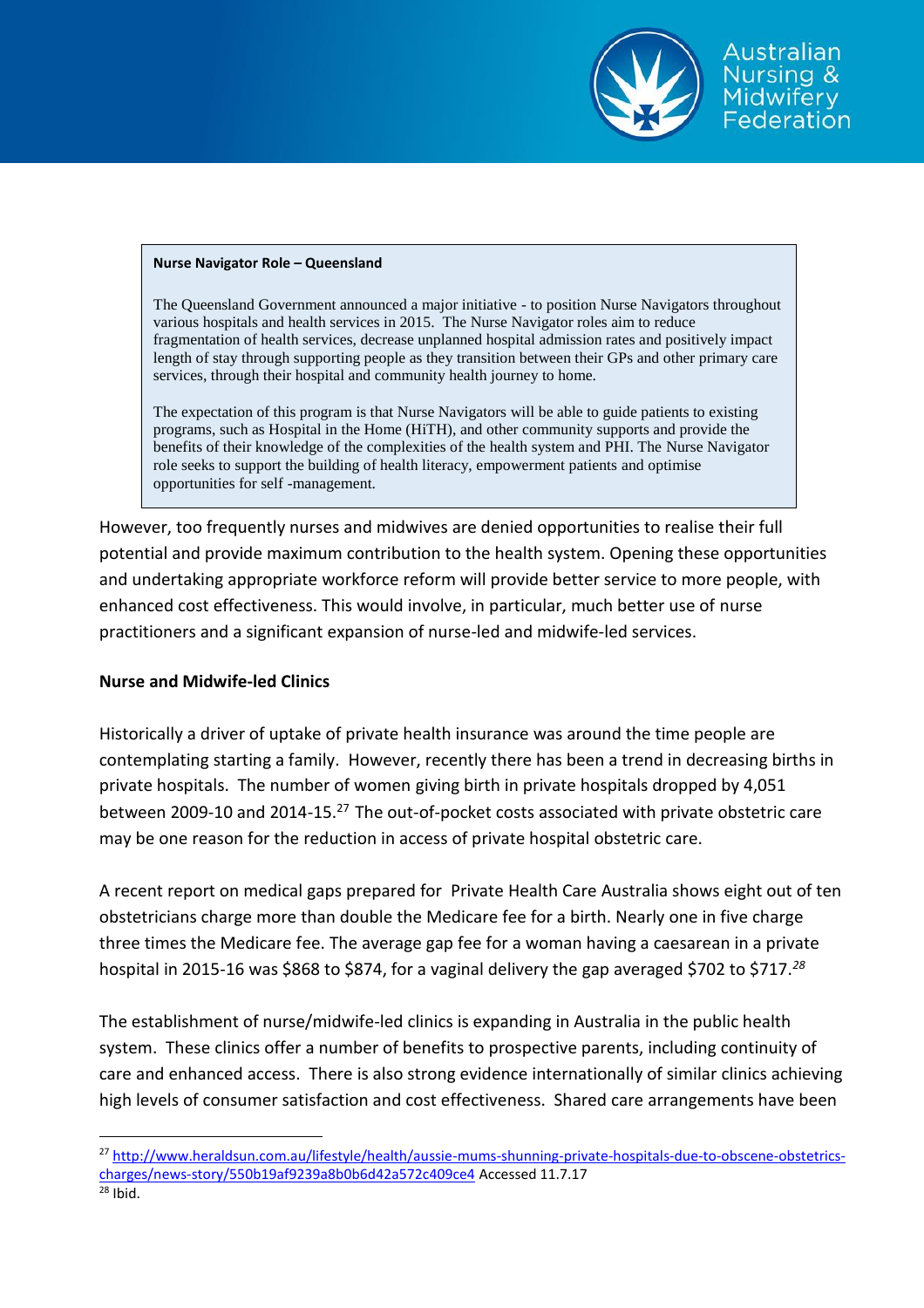

shown to improve patients' outcomes and facilitate timely access to specialist services. For medical staff, these clinics enable a freeing of capacity to focus attention on more complex patients.

Funding of midwifery care is available in some private health insurance extras policies, however funding limits are generally too low to support an entire pregnancy and birth, and people electing to engage a midwife privately, currently do so at considerable out-of-pocket expense.

Regulatory barriers are, in part, responsible for the failure of PHI to fund access to this contemporary model of care for policy holders. Further, the current funding of the obstetrician led model of antenatal care exposes families, who elect to use their private health insurance, to the risk of significant out-of-pocket costs. The risk of exposure to these costs and an inability for PHI to fund access to contemporary models of antenatal care, all act to decrease the practical value of private health insurance to this cohort. Policy reform needs to occur to identify mechanisms for private health insurers to fund the access to midwife-led, multidisciplinary models of obstetric care.

Antenatal care is one example of regulatory barriers in PHI which practically limit access to contemporary models of care. Opportunities also exist to remove restrictions that prevent or limit private health insurers from funding other evidence-based healthcare such as, preventative health interventions, or home based interventions that would keep patients out of hospital, with better health outcomes.

## **6. Value of PHI for people living in regional and remote areas**

Regional Australians have substantially lower levels of private health fund membership. It is likely that the lower level of membership in regional areas is related to the limited availability of private inpatient facilities, lack of access to medical specialists, allied health professionals and private hospitals. All of these factors act to make PHI less attractive in these settings. However, Australians living in regional and remote communities are subject to the same financial penalties as their metropolitan dwelling counterparts if they elect to not purchase private health insurance. The value of private health insurance for regional and rural Australians and the financial impost of being penalised through the taxation system for not purchasing PHI need to be considered for these populations.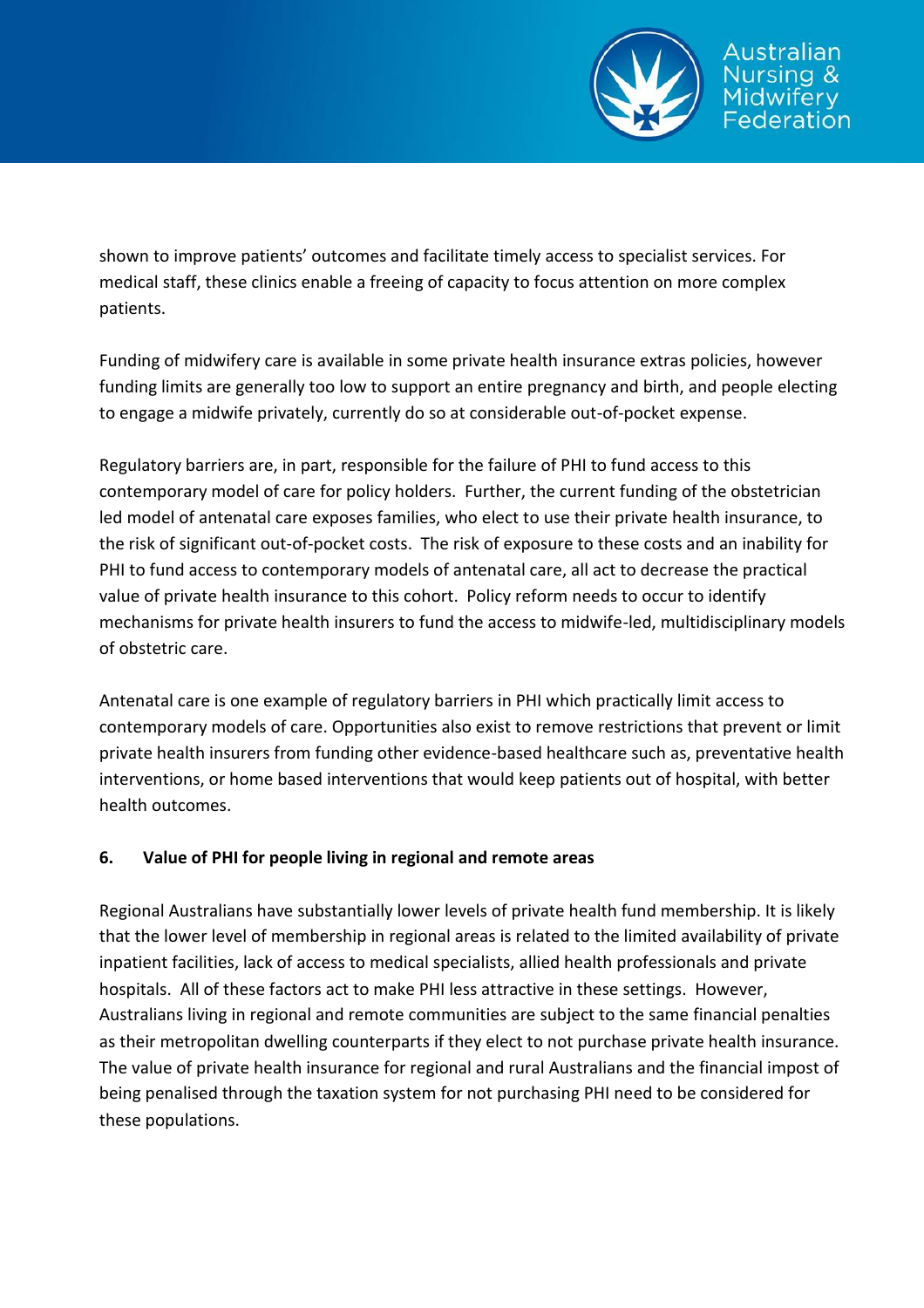

Other initiatives that may be considered to enhance the value of PHI for people living in regional and remote locations include the provision of incentives for private practitioners to operate in rural areas the leveraging of models of care that would enhance access, such as telehealth, remote monitoring and the funding of nurses and allied health professionals to deliver care, closer to people's homes.

# **7. Conclusion - Better value for consumers of health care with PHI**

Practical policy reforms to enhance the affordability and value of private health insurance, and to reduce the subsidisation of private health insurance at the expense of the public health systems, need to occur. The ANMF urges the government to consider the following:

- Removal of the public subsidy of PHI. This could be done gradually a 10% reduction in the rebate would return significant savings to the Government even accounting for potential increase in activity to be accommodated by public hospitals with less than a 2% reduction in private health insurance coverage.
- Ancillary rebates could be cut, starting with removal of rebates for treatments for which there is no sound evidence base. The savings from changes to the rebate should be redirected to the public health system.
- Removal of the rebate dropping the private health insurance rebate and/or exemption from the MLS for low value, "junk" health insurance policies.
- Removal of financial penalties for those who do not take out PHI regardless of their income, with a particular focus on Australians living in regional and rural Australia who receive very little benefit from holding private health insurance.
- Enhanced reporting requirements, analysis and data sharing to inform health outcomes, information about systems performance, adverse events and cost effectiveness.
- An increased focus of PHI regulation to ensure that funding is directed to services which improve the health outcomes for consumers and the community.
- Enhanced regulation to ensure transparency from PHI companies in regard to policy comparisons, exclusions and consumer exposure to out-of-pocket expenses.
- Regulatory reform to enable insurers to fund contemporary models of care, for which there is evidence of comparable or superior health outcomes and cost savings. This may, for example, include the funding of midwife-led obstetric care.